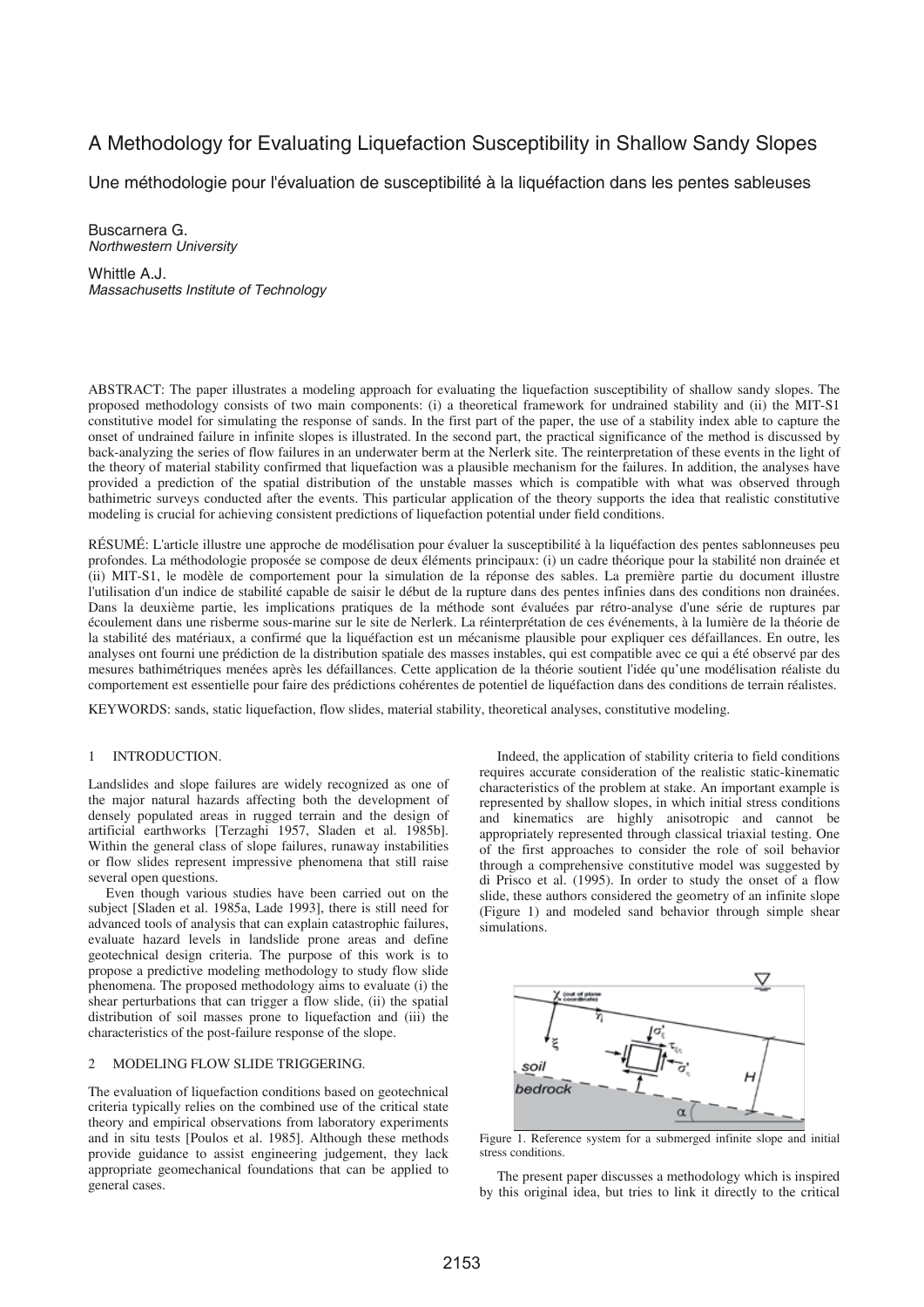state of sands and in situ observations. The key contribution is the incorporation of a constitutive model with predictive capabilities for describing transitions from contractive to dilative volumetric behavior upon shearing. As a result, the approach is able to distinguish among different types of sand response induced by an undrained perturbation (e.g., complete liquefaction, partial liquefaction, etc.), which is an essential aspect to define the expected post-failure behavior of a sliding mass.

In order to define in appropriate mathematical terms the onset of failure in a shallow infinite slope, our methodology frames static liquefaction within the theory of material stability [Hill, 1958, Buscarnera et al. 2011, Buscarnera and Whittle 2013]. In particular, we introduce an index for undrained simple shear failure:

$$
\Lambda_{\text{LS}} = H - H_{\text{LS}} \tag{1}
$$

where *H* is the hardening modulus of the sand considered as an elastoplastic medium, while *HLSS* is a kinematic correction factor that depends on the mode of deformation. Vanishing values of (1) indicate the onset of unstable conditions. In other words,  $H_{LSS}$  represents a critical value of the hardening modulus at which undrained simple shear perturbations are no longer admissible. More details about the derivation of the index (1) are given by Buscarnera and Whittle (2012). For the purpose of the current paper, it is sufficient to note that positive values of (1) at a given state of stress and density reflect a stable undrained response of the infinite slope, while vanishing/negative values indicate the loss of undrained strength capacity. In this way, the values of  $\Lambda_{LSS}$  (as well as its increment,  $\Lambda_{LSS}$ ) can be used to assess both the initial stability conditions prior to shearing and the critical triggering perturbations. More specifically, the simple shear response predicted by a constitutive model can be interpreted by means of (1), identifying the stresses at the initiation of a flow failure and the residual margin of safety. For example, Figure 2 illustrates two MIT-S1 simulations of undrained simple shear response at the same level of initial vertical effective stress but with different values of initial shear stresses (representing different slope angles).



Figure 2. Example of simple shear simulations (loose Toyoura Sand simulated with the MIT-S1 model).

The results illustrate that the initial state of stress affects the magnitude of the shear perturbation required to induce instability ( $\Delta \tau_1$  vs  $\Delta \tau_2$ ). The onset of an instability coincides with the peak in the shear stress, and can be readily interpreted through the stability index (1).

As is well known, the undrained behavior of sands is also influenced by changes in the effective stress and density. For example, even very loose sands can exhibit a tendency to dilate at low effective stress levels, but will collapse for undrained shearing at high levels of effective stress. Hence, the prediction of liquefaction potential requires a constitutive framework that can simulate realistically the stress-strain properties as functions of stress level and density. To illustrate this aspect, Figure 3 shows MIT-S1 simulations for a pre-shear void ratio ranging from 0.87 to 0.94, with the model predicting a sharp transition from a stable behavior to complete collapse.



Figure 3. MIT-S1 predictions: effect of void ratio on undrained simple shear response of Toyoura Sand: a) stress path; b) stress-strain behavior.

The effect of confining pressure and density on the undrained response of sands implies that the perturbation shear stress ratio,  $\Delta \tau / \sigma'$ <sub>v0</sub>, associated with the initiation of liquefaction is not only a function of the slope angle, but must be evaluated at the depth of interest. This information can be encapsulated in appropriate stability charts of the triggering perturbations. Figure 4 gives an example of such charts, and uses MIT-S1 simulations for a constant value of the initial void ratio to show the effect of the stress level on the predicted triggering perturbations.

In general, such charts should be evaluated at any depth of interest, being they a function of the values of density and stress state at that specific location. Once the stability charts expressing the shear resistance potential have been obtained, it is possible to define the variation of the triggering perturbation at any depth. These capabilities are illustrated in the next section by applying the theory for a case study involving flow failures in a sandy deposit.



Figure 4. Effect of effective stress level on the stability charts (all points in the chart are characterized by <sup>Λ</sup>*LSS*=0).

#### 3 EXAMPLE OF APPLICATION: THE NERLERK CASE.

The Nerlerk berm case history refers to an impressive series of slope failures that took place in 1983 during construction of an artificial island in the Canadian Beaufort Sea (Sladen et al., 1985b). We have used the MIT-S1 model to investigate potential static liquefaction mechanisms in the Nerlek berm. In order to apply the theory to the Nerlerk case, it is assumed that the local behavior of the sides of the berm can be approximated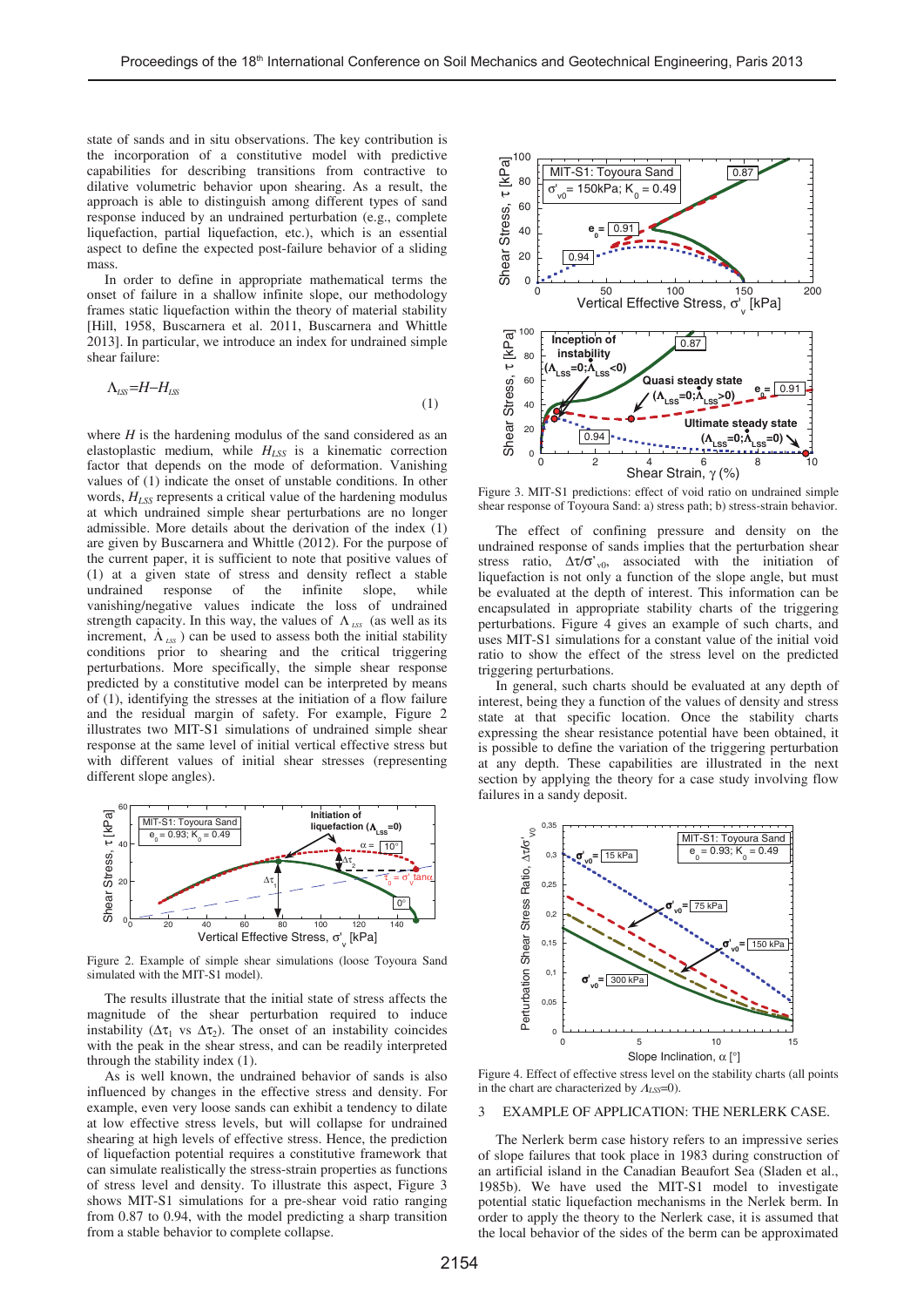by considering stress conditions in an infinite slope. Although this choice represents an important simplification of the real geometry, this assumption allows an immediate mechanical evaluation of possible incipient instabilities within the fill and provides an insight on the type of expected undrained phenomena.

The application of the methodology is based on the calibration of the MIT-S1 model parameters for the site-specific properties of the Nerlerk sands. Given the lack of data, the calibration procedure required a number of approximations. Here only some key aspects of the calibration process are described, while more details are available in Buscarnera and Whittle (2012). First, the parameters governing the critical state of the Nerlerk sands have been evaluated on the basis of the available literature data (Sladen et al., 1985a). Then, the critical state properties of the Nerlerk sands have been compared with those of similar Arctic sands (Figure 5), for which onedimensional compression data were available.



Figure 5. Comparison of Critical State Lines (CSL) and Limit Compression Curves (LCC; dotted lines) for Erksak and Nerlerk sands (while fines content affects the CSL of Nerlerk sand, no influence on the LCC is assumed given the lack of data).



Figure 6. Comparison of computed and measured undrained shear behavior for Nerlerk Sand with 12% fines.

Such comparisons, together with empirical considerations compiled for a broad set of sands (Pestana and Whittle, 1995), allowed the definition of a set of parameters for the compression response of Nerlerk sands. The remaining model constants were calibrated using data on the undrained response (Figure 6).

In order to use the calibrated MIT-S1 model for the Nerlerk berms it is finally necessary to define the in situ void ratios along the slope profile and evaluate the stability charts of the Nerlerk berm for several depths within the slope. The first step is largely dependent on a reliable interpretation of the available in situ tests. Several CPT tests were performed on the hydraulic

fills at Nerlerk, with the aim of estimating the in situ density. For consistency with prior studies (Sladen et al. 1985b; Lade 1993), the current analyses assume that relative density  $(D<sub>r</sub>)$  can be estimated using the CPT correlation proposed by Baldi et al. (1982). It is clear that the choice of a specific interpretation method for CPT test results will affect the estimation of relative density (and, in turn, the model predictions). This uncertainty, however, is probably unavoidable in any method of interpretation. Figure 7 shows that the estimated values for  $D_r$ range from 30 to 55 %, while Figure 8 illustrates the distribution of these initial states relative to the CSL of Nerlerk sands with 12% fines content.



Figure 7. In situ relative density from CPT tests (Baldi et al. 1982)



Figure 8. Relative location of in situ and critical states for Nerlerk sands

Figure 9 shows the computed stability charts at selected depths for infinite slopes in Nerlerk sand, while Figure 10 illustrates the undrained response predicted by the MIT-S1 model at various depths for a slope made of the same material and characterized by a slope angle  $\alpha$ =13°.

The results show that the magnitude of the shear perturbation needed to cause instability can be significantly affected by the selected depth within the slope profile. More specifically, the analyses define the initial state of stability within the Nerlerk berm slopes in a proper mechanical sense, allowing a prediction of the critical inclination for incipient instability. Since the Nerlerk berm was constructed at slope angles in the range  $\alpha$ =10°-13°, these results suggest that the Nerlerk slopes were likely not in an incipient state of instability, and additional shear stresses were required to trigger flow failures. In other locations where steeper slopes were recorded, however, only very small perturbations in shear stress could have triggered failure. This result suggests that an undrained collapse triggered by rapid deposition can be considered as a mechanically feasible failure mechanism for the berm.